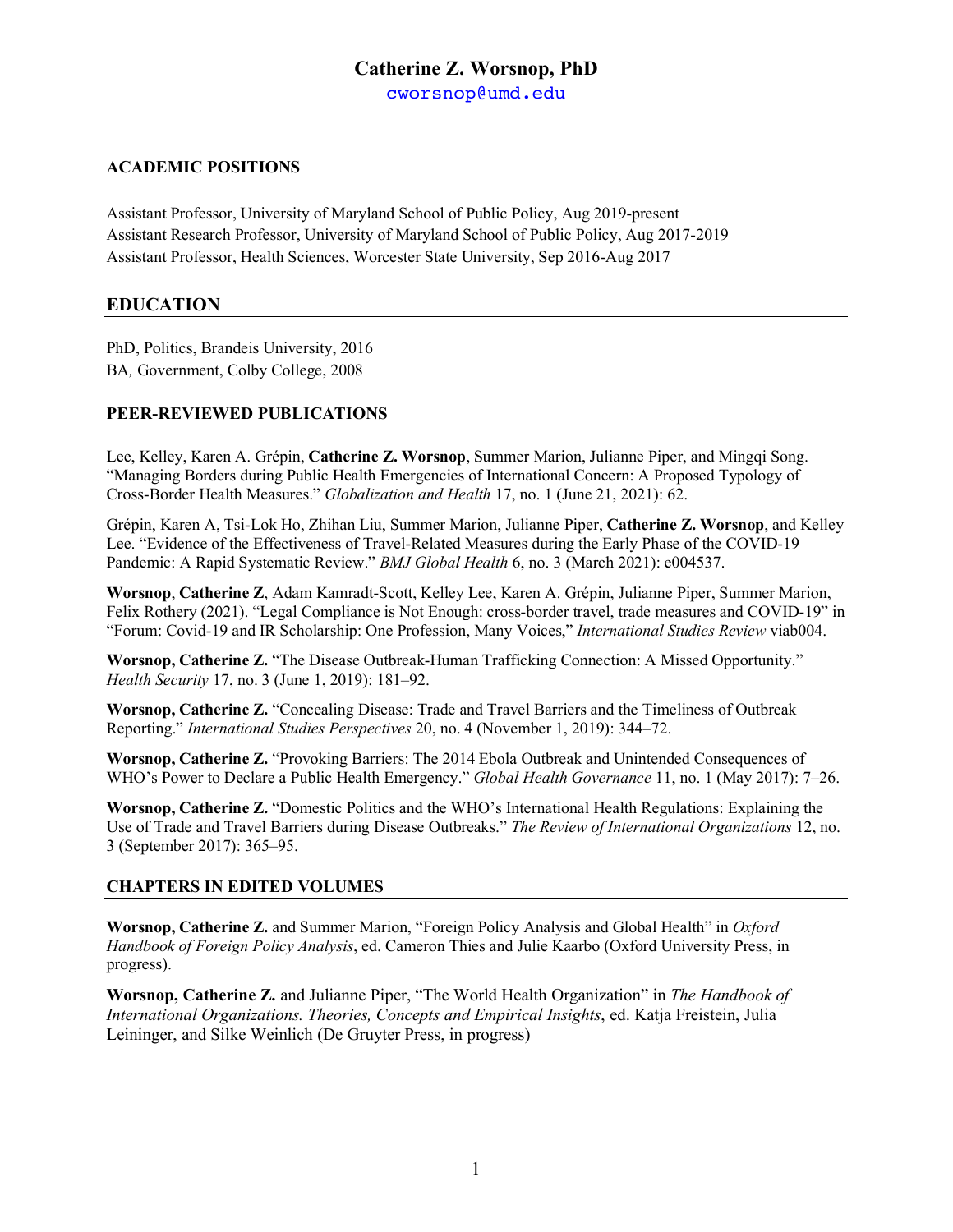## **WORK AND PROJECTS IN PROGRESS**

"The Unintended Consequences of Information Provision: The World Health Organization and border restrictions during COVID-19" (revise and resubmit, *International Studies Perspectives*, with Karen Grépin, Kelley Lee, and Summer Marion)

"Short term shocks and underlying vulnerabilities: understanding the link between natural disasters and human trafficking" (in progress; with Kathleen Vogel)

"Immigration, xenophobia, and international cooperation during disease outbreaks" (in progress)

"An analysis of the World Health Organization's recommendations, guidance, advice, and public comments on trade and travel restrictions during Public Health Emergencies of International Concern" (in progress)

"Pandemics and Borders Project" (in progress; with Kelley Lee and Karen Grépin)

"Armed Non-State Actors and Public Health" (in progress; with Alec Worsnop)

"Transparency and information during COVID-19" (in progress)

"The Politics of COVAX" (in progress; with Summer Marion)

"Non-State Actors and Global Climate Governance" (working paper; with Poorti Sapatnekar)

"Variation in Health Security Preparedness Across the US" (working paper; with Anand Patwardhan)

## **BOOK PROJECT**

*The Politics of Outbreak Response: The Evolution and Effectiveness of WHO's International Health Regulations* (in progress)

## **COMMENTARY AND PUBLIC ENGAGEMENT**

**Catherine Z. Worsnop** (2021). "Border Management After COVID-19: New Strategies Required." *Think Global Health.*

**Catherine Z. Worsnop** and Kelley Lee, briefing to the World Health Organization's Review Committee on the Functioning of the International Health Regulations during COVID-19, response subgroup. November 19, 2020

Kelley Lee, **Catherine Z. Worsnop**, Karen A. Grépin, and Adam Kamradt-Scott. "Global Coordination on Cross-Border Travel and Trade Measures Crucial to COVID-19 Response." *The Lancet* 395, no. 10237 (May 23, 2020): 1593–95.

**Catherine Z. Worsnop** (2020). "COVID-19 May Increase the Risk of Human Trafficking: Prevention Efforts Should Start Now." *Political Violence at a Glance.*

**Catherine Z. Worsnop** (2020). "A Travel Ban To Contain The Coronavirus Could Worsen Conditions In Wuhan." *National Public Radio (Weekend Edition Saturday)*.

**Catherine Z. Worsnop** (2020). "China's Coronavirus Outbreak Has Prompted Some Travel Restrictions. That Could Backfire." *Washington Post (Monkey Cage)*.

## **TEACHING**

#### **University of Maryland School of Public Policy**

PLCY 388W Global Action and Problem Solving PLCY 401 Contemporary Issues in Public Policy: Politics of Outbreak Response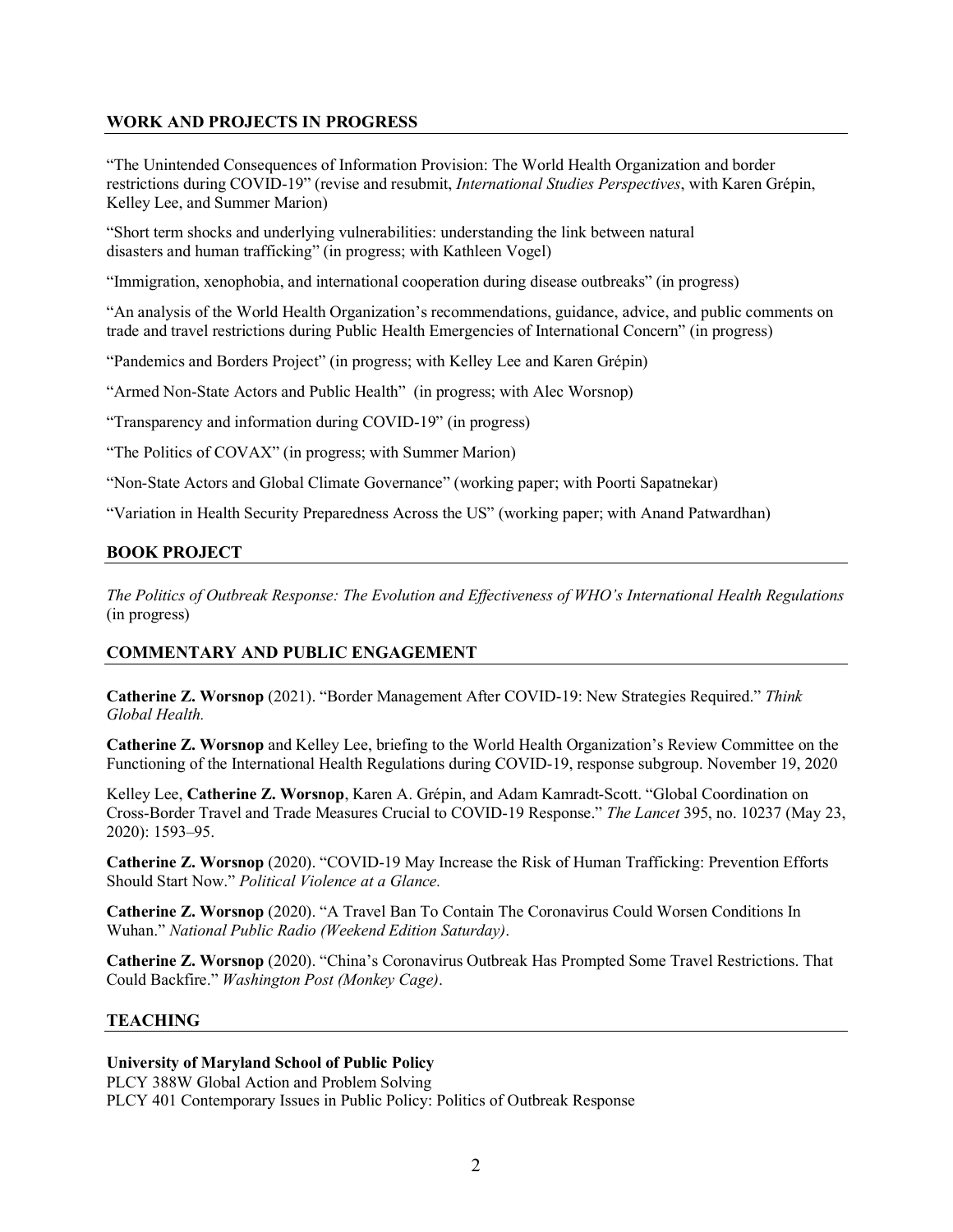PLCY 688E Governance: Normative and Political Dimensions

#### **Worcester State University**

HC 220 Health Policy HC 202 Introduction to Global Health

#### **Colby College**

GS 273j The International Politics of Health and Disease

## **OTHER APPOINTMENTS AND RELATED EXPERIENCE**

Member, World Health Organization Technical Consultation on the Implementation of the IHR (2005) (Emergency Committees and PHEIC), November 2019

Member, World Health Organization Guideline Development Group on the effectiveness and impact of travel & trade restrictions to prevent, delay or reduce international spread of disease during outbreaks, May 2019

Research Fellow, Center for International and Security Studies at Maryland, 2017-present

Member, Health Policy Group, University of Maryland School of Public Policy, 2017-present

Research Assistant, Professor Kerry Chase, Brandeis University, 2012-2016

Research Assistant, Professor Robert Art, Brandeis University, 2011-2014

Research Assistant, Seminar XXI, Massachusetts Institute of Technology, 2012-2013

Senior Program Assistant, Roundtable on Value & Science-Driven Health Care, The National Academies, Washington, DC, 2008-2010

## **SELECTED INVITED TALKS**

"Compliance with WHO's International Health Regulations during COVID-19," MIRTH Colloquium, Berkeley Political Science Department, April 2021

"Pandemics and Borders: The Politics of Cross-Border Travel and Trade Measures During COVID-19," CISSM Global Forum, April 2021 (with Summer Marion)

"Is the Public Health System Prepared for a Pandemic?" CISSM Global Forum panel discussion, University of Maryland School of Public Policy, February 2020.

"Concealing disease: trade and travel barriers and the timeliness of outbreak reporting," World Health Organization, World Health Organization, Technical consultation on the implementation of the IHR (2005) (Emergency Committees and PHEIC), November 2019

"Why do state impose trade and travel restrictions during outbreaks?" World Health Organization, First Guideline Development Group Meeting on the effectiveness and impact of travel & trade restrictions to prevent, delay or reduce international spread of disease during outbreaks, Tunisia, May 2019

"Challenges and Opportunities in Responding to Global Health Emergencies," CISSM Global Forum, University of Maryland School of Public Policy, September 2017

"Domestic Health Policy and the 2016 Election," Worcester State University, October 2016

# **SELECTED CONFERENCES AND WORKSHOPS**

"COVID-19 and Cross-border Health Measures: Lessons Learned and Critical Questions for the Future of the International Health Regulations." Geneva Global Health Week 2021, Global Health Centre at the Graduate Institute of International and Development Studies, Geneva (virtual), May 2021.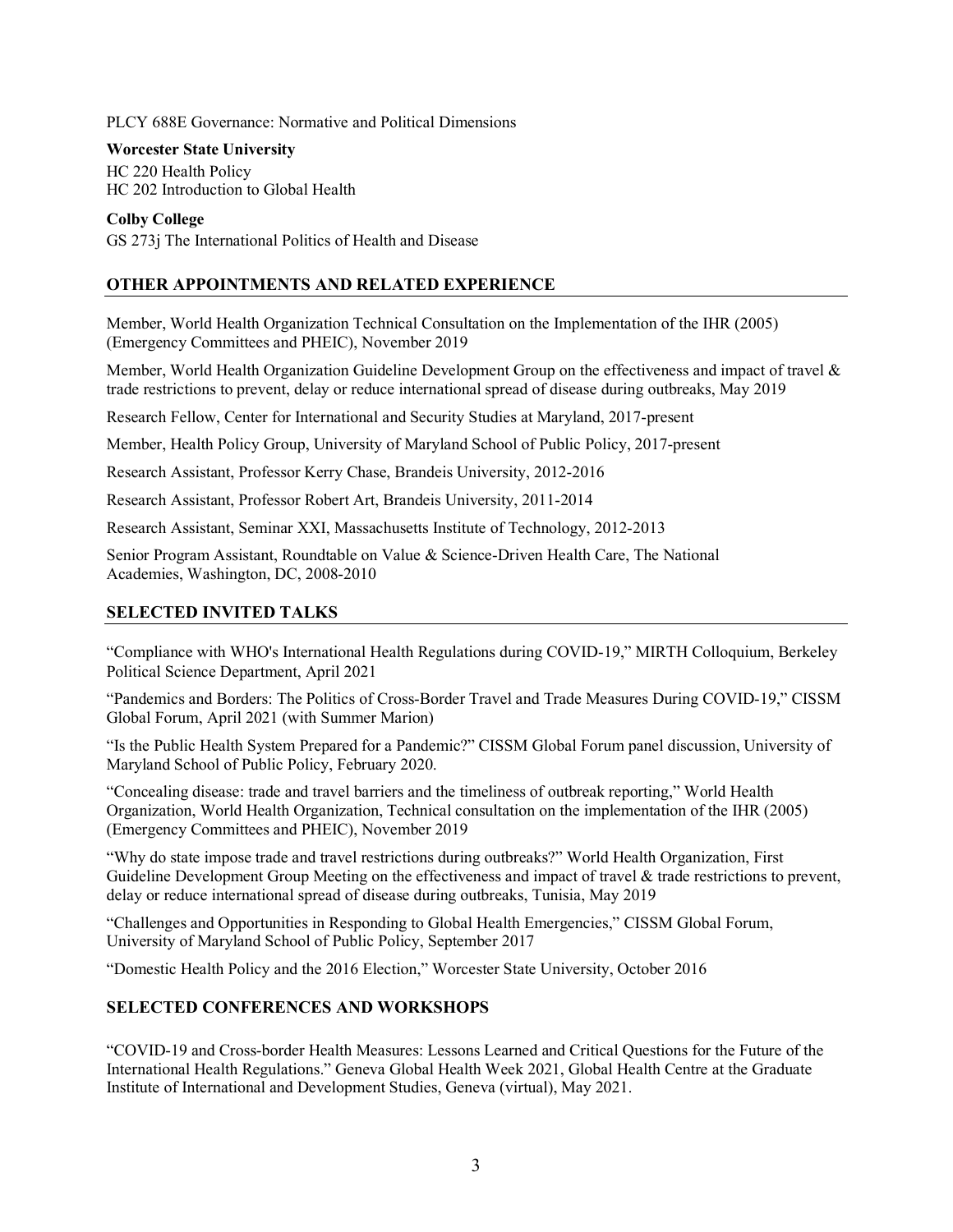"The Challenge of Defining Compliance with the IHR: Cross-border Measures and COVID-19." ISA Annual Convention, virtual, April 2021.

"Non-State Actors and Global Climate Governance" (with Poorti Sapatnekar). APSA Annual Meeting, Washington, DC, September 2019

"The Human Trafficking-Disease Outbreak Connection: A Missed Opportunity." ISA Annual Convention, Toronto, Canada, March 2019

"Non-State Actors and Global Climate Governance" (with Poorti Sapatnekar). ISA Annual Convention, Toronto, Canada, March 2019

"The Human Trafficking-Disease Outbreak Connection: A Missed Opportunity." MPSA Annual Conference, Chicago, IL, April 2018

"International Organizations as Focal Point Constructors." ISA Annual Convention, Baltimore, MD, February 2017

"Concealing Disease: Non-Compliance with WHO's International Health Regulations." APSA Annual Meeting, Philadelphia, PA, September 2016

# **GRANTS, HONORS, AND FELLOWSHIPS**

UMD School of Public Policy Undergraduate Student-Faculty Summer Research Award, 2022 (with undergraduate student Riya Dhar)

UMD School of Public Policy Public Impact Award, 2022

UMD Independent Scholarship, Research, and Creativity Award, 2021 (\$10,000 for book project)

UMD School of Public Policy/CISSM Research Seed Grant (with Alec Worsnop), 2020

CIHR/New Frontiers in Research Fund (Canadian Government) (w/ Kelley Lee and Karen Grépin),

"Understanding compliance with the International Health Regulations (2005): Recommended strategies to

inform and strengthen global coordination of the COVID-19 outbreak response," 2020. (500,000 CAD)

UMD School of Public Policy/CISSM Research Seed Grant (with Poorti Sapatnekar), 2018

ISA Global Health Section Prize for the best graduate student paper, 2016

Provost's Faculty Scholarship Fund, Worcester State University, 2016

Provost's Dissertation Research Award, Brandeis University, 2016

Mellon Foundation Dissertation Year Fellowship, Brandeis University, 2015-2016

Outstanding Teaching Fellow Award, Brandeis University, 2015

Roche-Slapin Fellowship, Brandeis University Department of Politics, 2011-2015

Mellon Foundation Dissertation Research Grant, 2013 and 2014

Brandeis University Department of Politics Summer Research Grant, 2011-2015

## **TRAINING AND INITIATIVES PROMOTING DIVERSITY, EQUITY, AND INCLUSION**

UMD SPP Policy Anti-Racist Teaching (PART) learning community, 2022 SPP/TLTC Diversity, Equity, Inclusion, and Belonging certificate, 2022

## **PROFESSIONAL/UNIVERSITY SERVICE AND ASSOCIATIONS**

## **University of Maryland School of Public Policy**

Search committee member, International policy, 2021-22 Director, Global Action and Problem Solving Focus Area (undergraduate program) PhD committee member, Poorti Sapatnekar and Liz Tennant Application evaluator, NASPAA Global Pandemic Simulation Competition, 2017

#### **Worcester State University**

Health Sciences Search Committee (Public Health), Worcester State University, 2016-2017